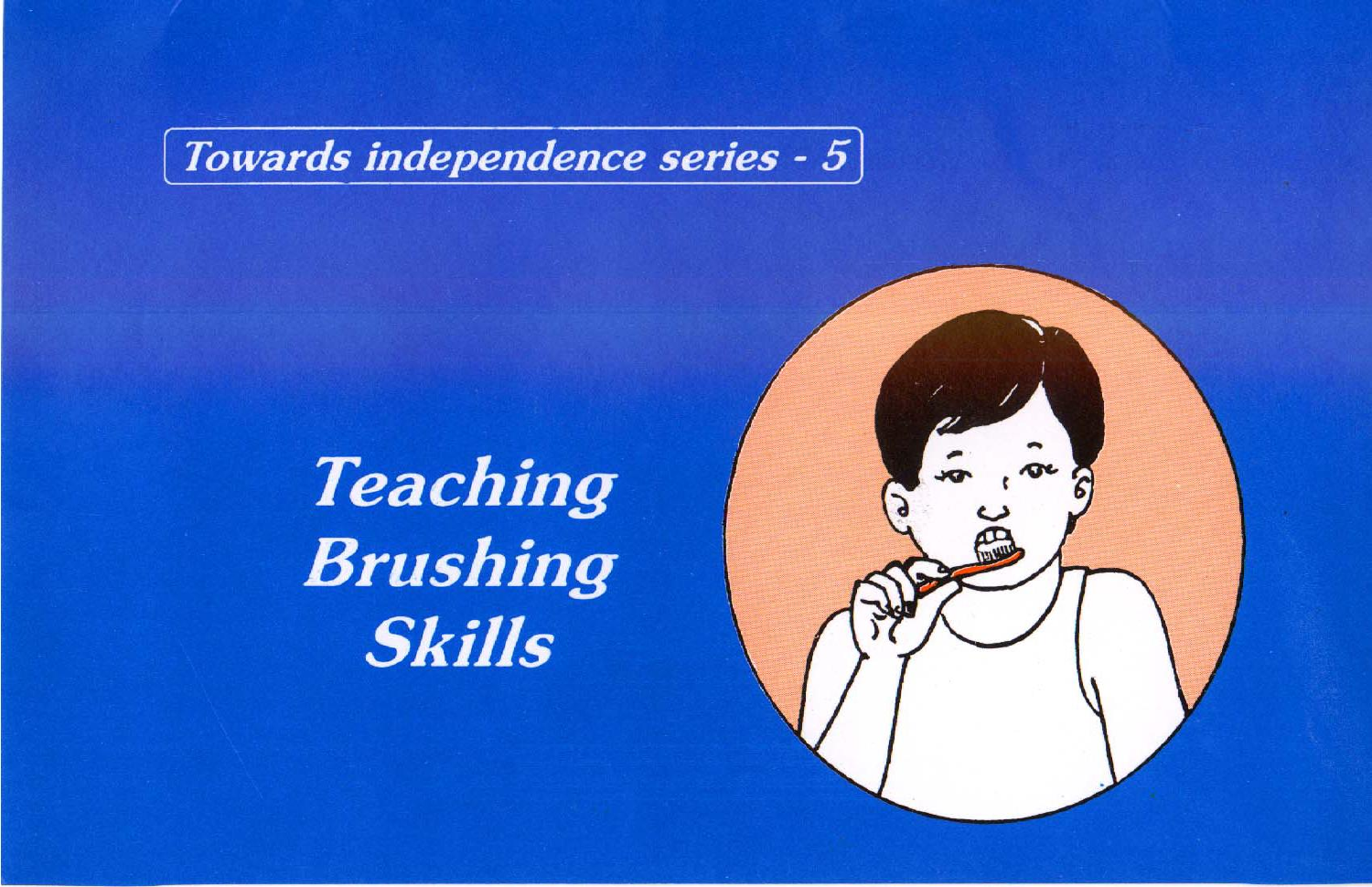# Teaching Brushing Skills

Towards independence series - 5

(Funded by UNICEF)

National Institute for the Mentally Handicapped

(Ministry of Welfare, Govt. of India) Manovikas Nagar, Secunderabad 500 009. A.P.India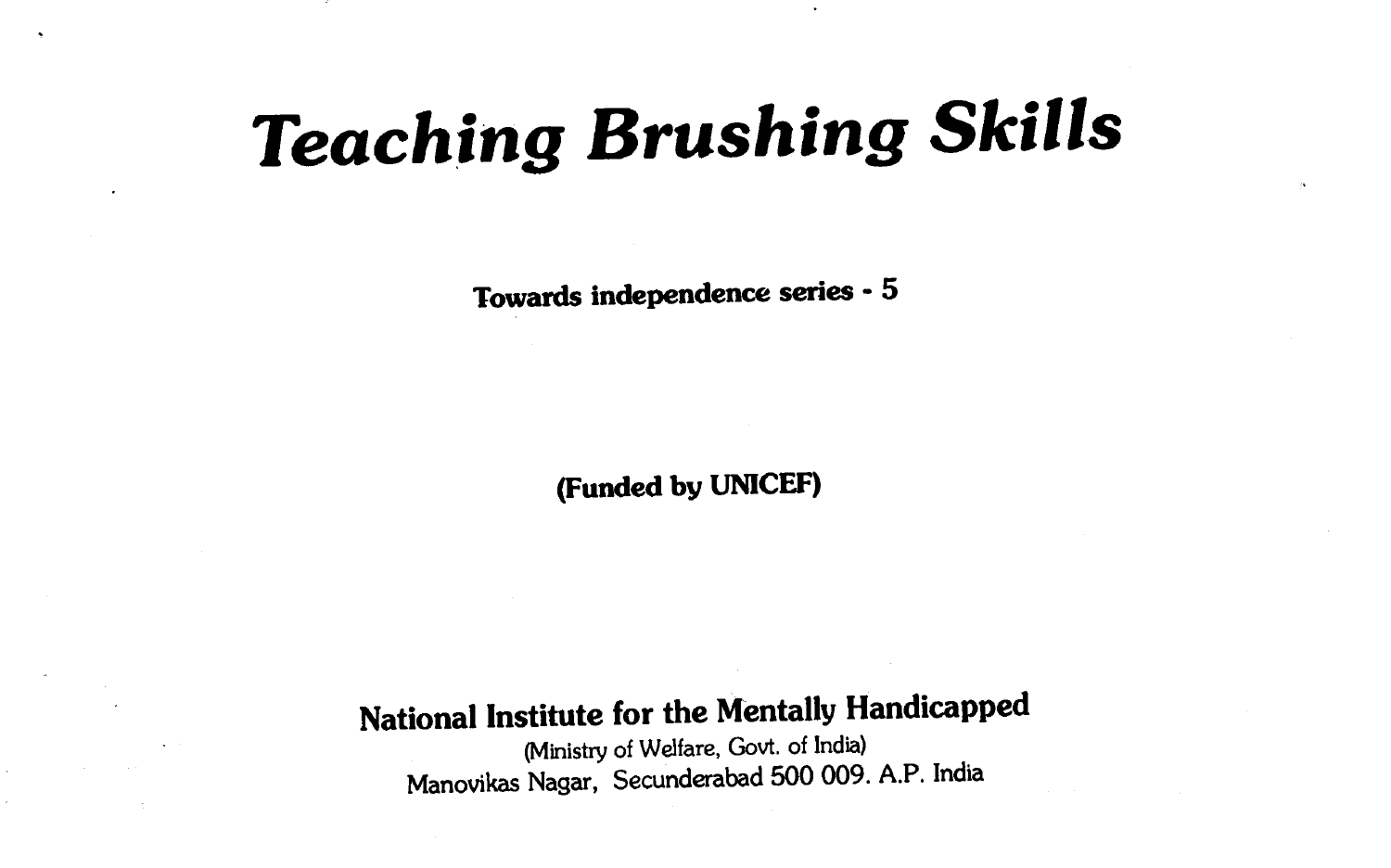Care of the teeth and gums is an essential part of personal hygiene.





Mentally retarded children require systematic training in this area.

#### SYSTEMATIC TRAINING INVOLVES STEP-BY-STEP TEACHING)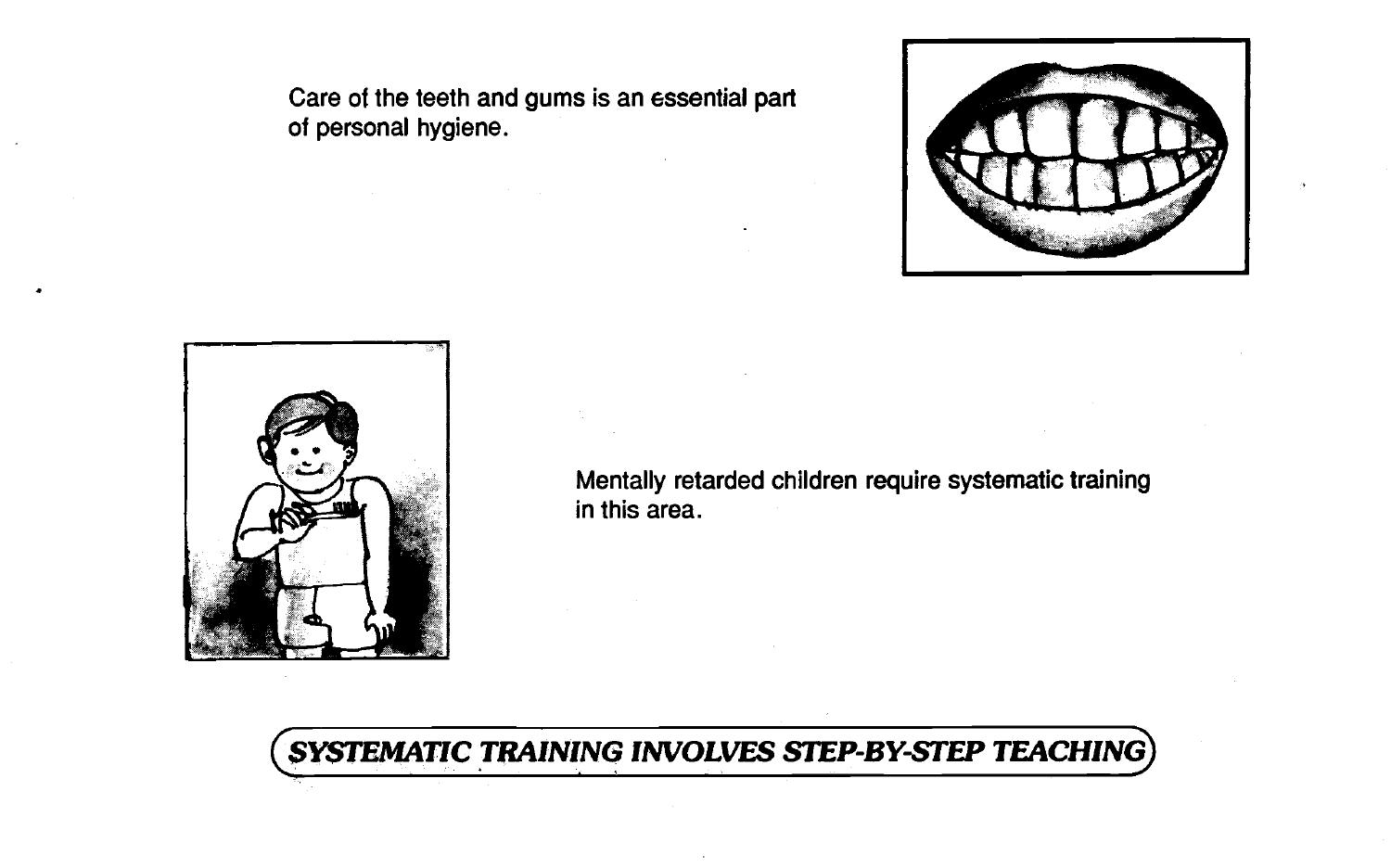When we brush our teeth, we rarely pay attention to the steps involved, because brushing is part of our established routine.



#### But, Training a Mentally Retarded Child requires conscious efforts at every step.

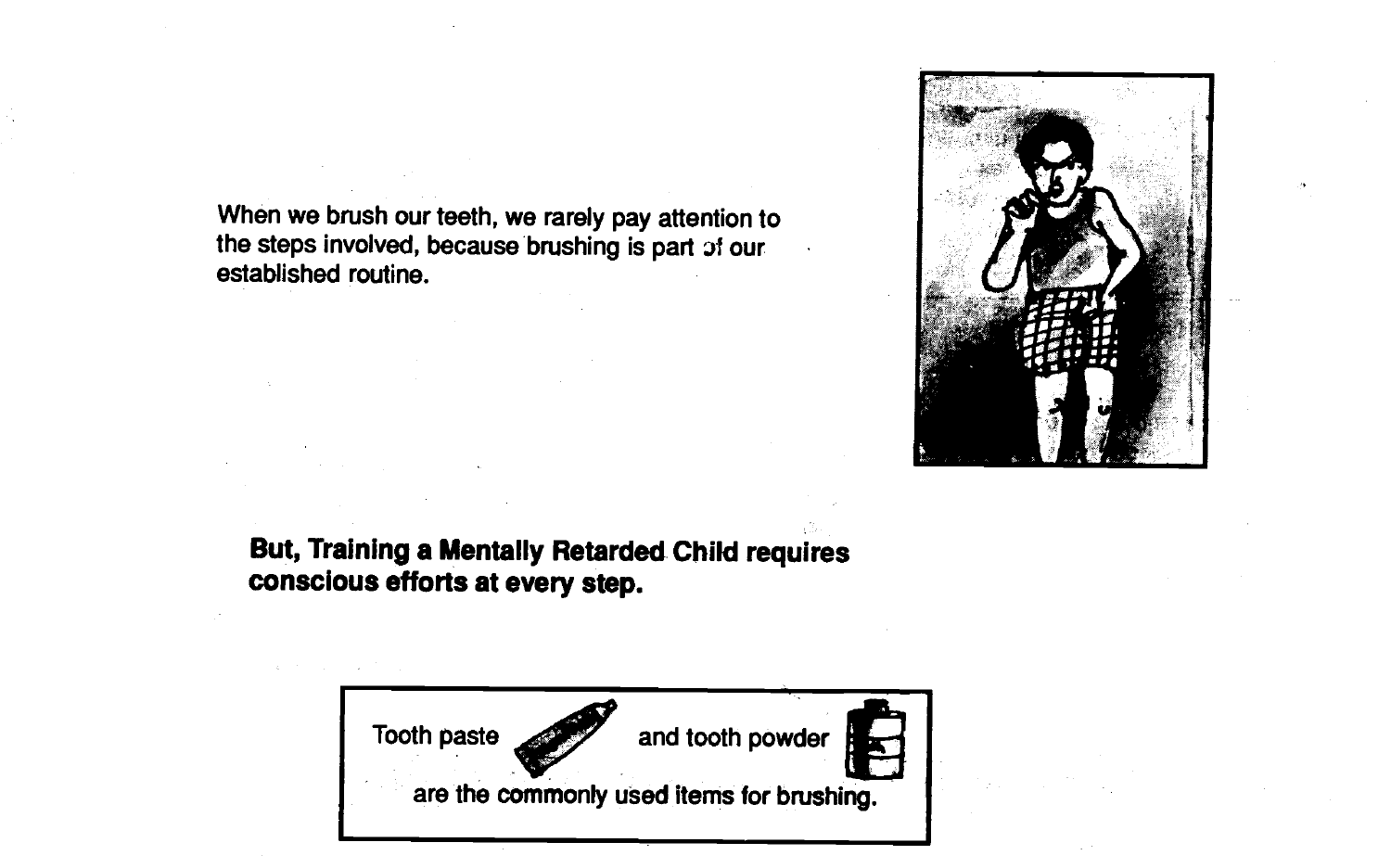#### STEP-BY-STEP TRAINING IS THE KEY TO SUCCESS

#### Training Procedures



• Keep the tooth paste and brush in a place low enough for the child to reach easily.

• Keep a different coloured tooth brush for him, so that he learns to identify it by the colour.



Guide the child to carry tooth powder, bucket of water and mug to the place of brushing

Suggestion: Make it a habit in the child that every morning he would not talk before brushing, as the mouth would stink. The first thing (after toiletting, if needed) he would do is brushing. This way the habit is developed in the child.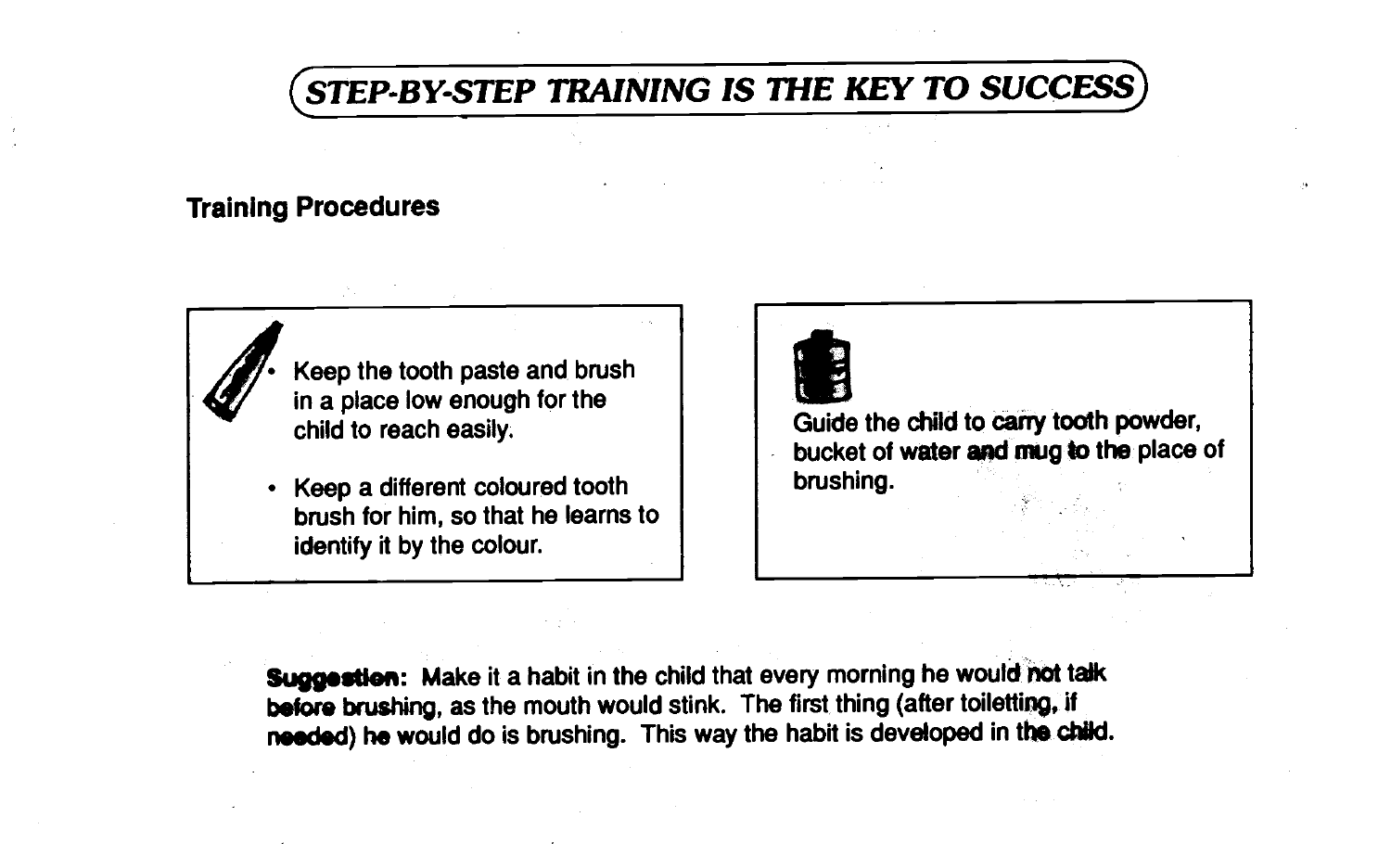

Associate brushing teeth with other activities of the day, such as on getting up and before going to bed.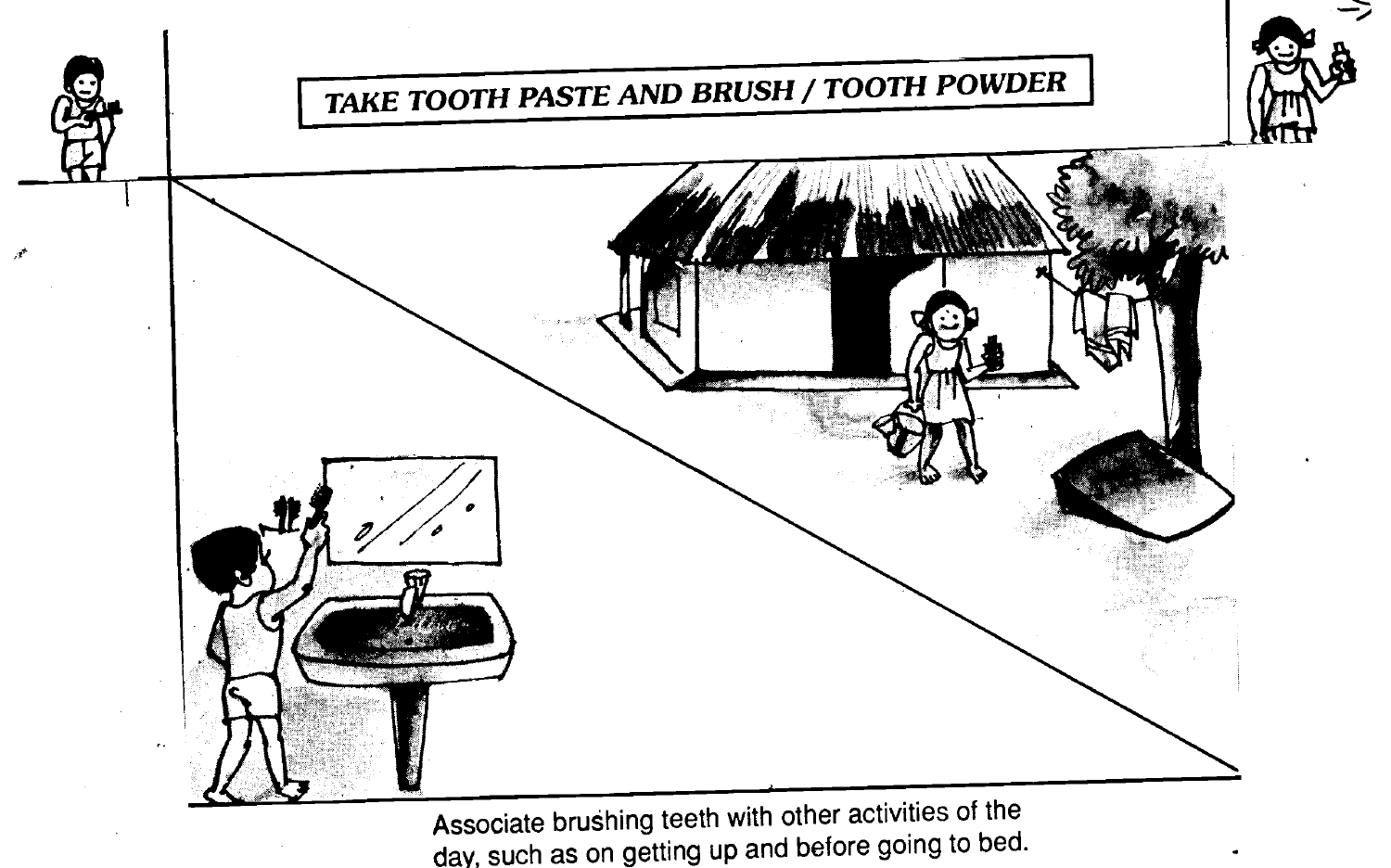

Show him how to squeeze the tube and apply required amount of paste on the brush

Teach him to put only the required amount of tooth powder in the left palm.

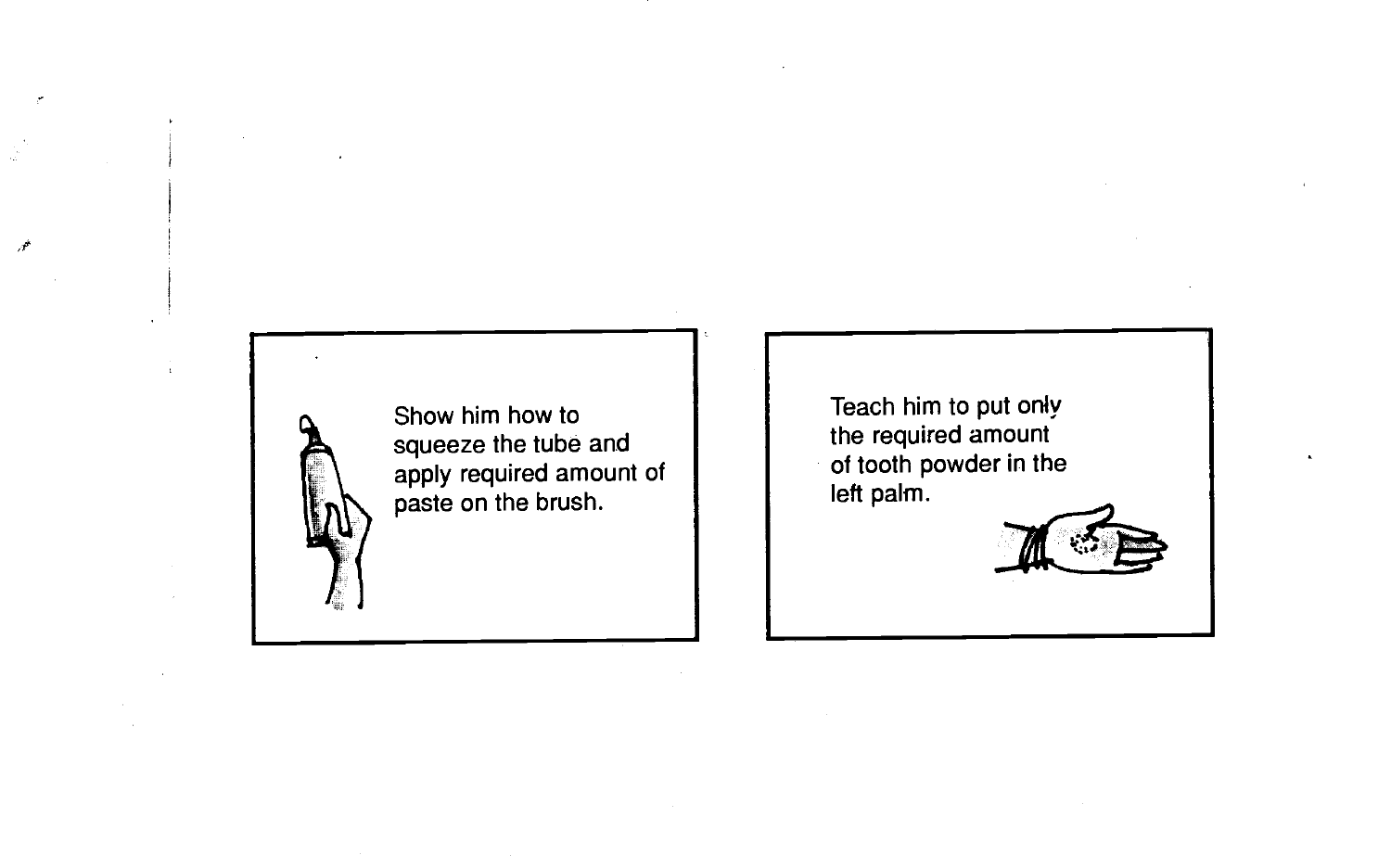### APPLY TOOTH PASTE ON THE BRUSH / PUT TOOTH POWDER IN THE PALM

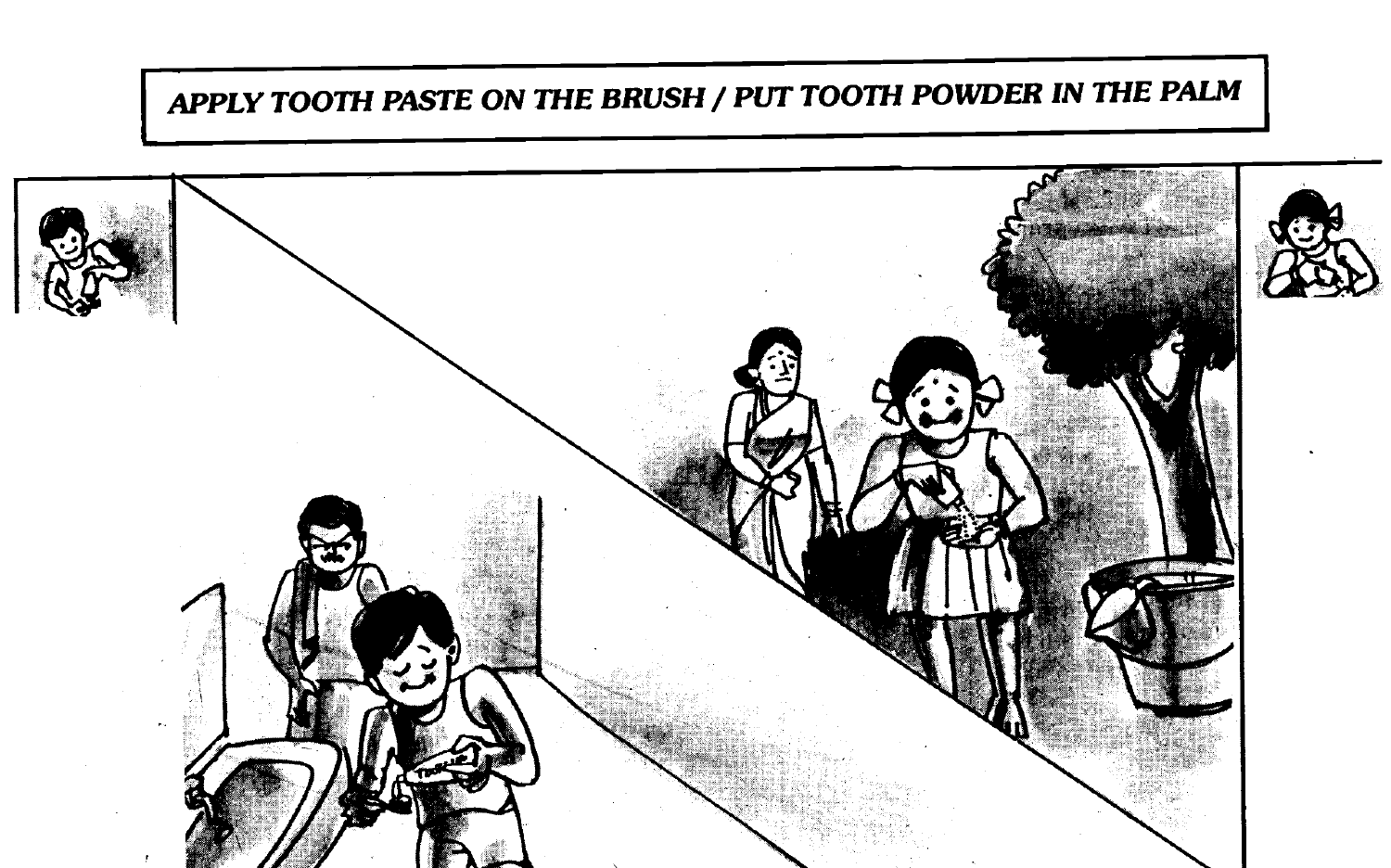For easy grasp...



Use tooth brush that has a large handle or cover the handle with a cloth.

Note : This is preferred only if the child has a motor disability. Otherwise try and use regular ones.

Guide the child to fold the fingers of the right hand, except the index

finger



Children learn better from other children. Let the child brush along with his sister/ brother and copy their movements.



lii STEP Withdraw help. Let the child do by himself.

II STEP Give only verbal directions

I STEP Guide him physically by putting your hand over his and helping him make up and down movements.

"3-step ladder for training"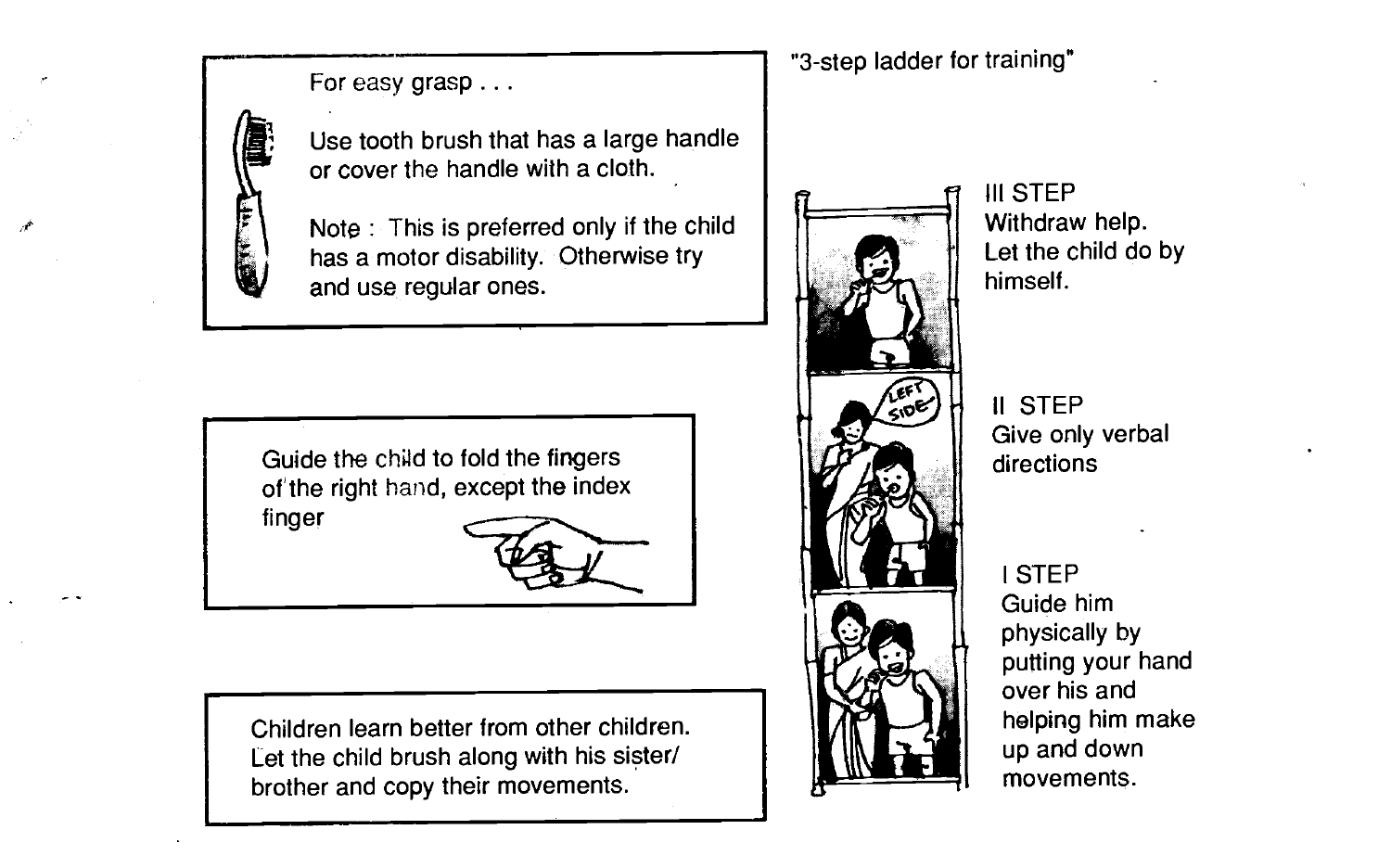#### **BRUSH**

Follow this order while teaching him/her to brush:

1. Front teeth..



- 2. Left side (as extending from front to left is easy).
- 3. Right side.
- 4. Open the mouth and brush flat and inner surfaces of teeth.



#### $I = I$  is a line of  $T$  of  $T$  will be dollered.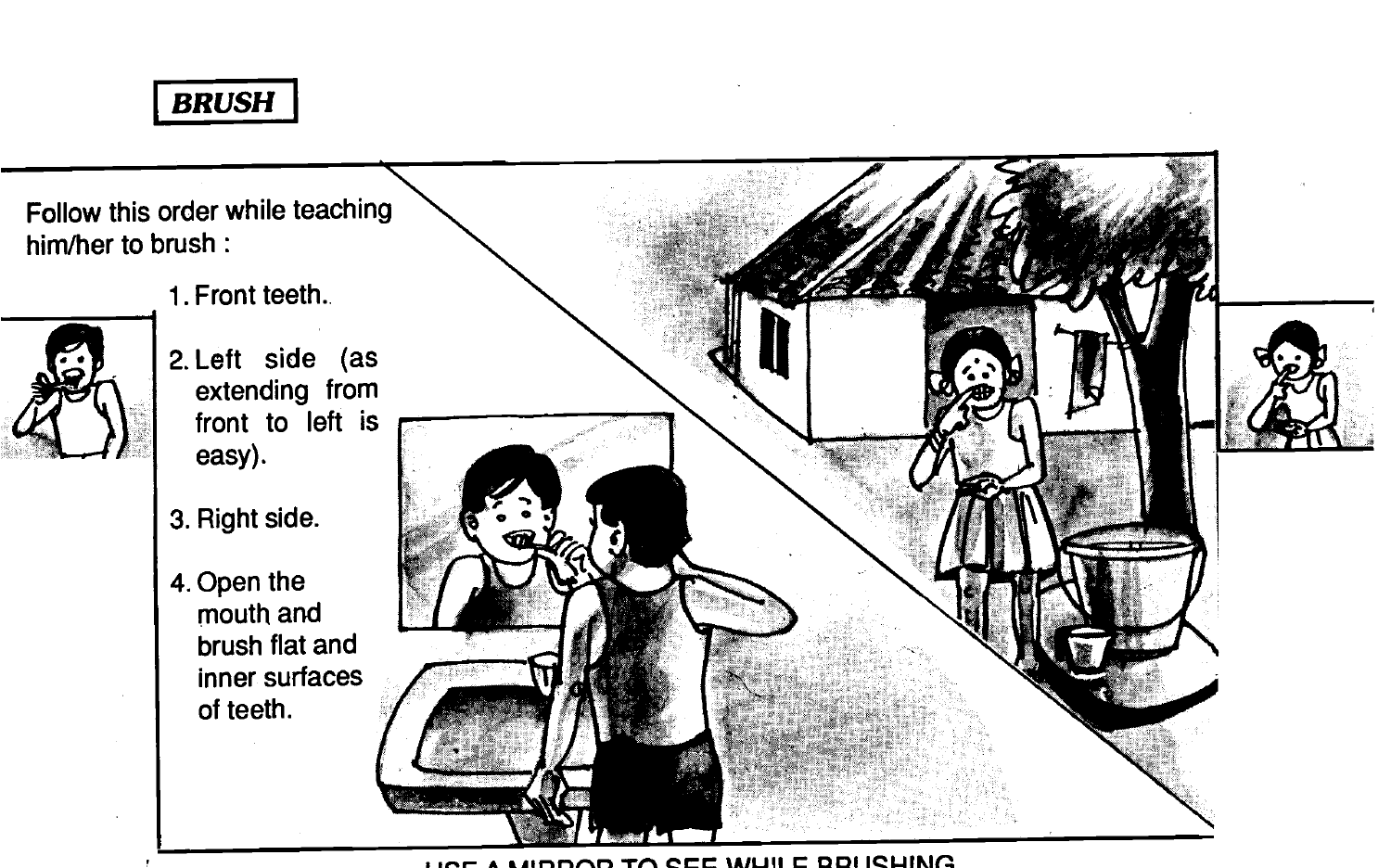

'Swallowing' the tooth paste is a common feature, because, the child, while eating, is taught to swallow whatever is in the mouth. Therefore....

#### DEMONSTRATE SPITTING BY POURING WATER INTO YOUR MOUTH AND SPITTING IT

Next ask the child to spit the paste out.

Enhance spitting by holding the child at the back of the neck, in a bent position.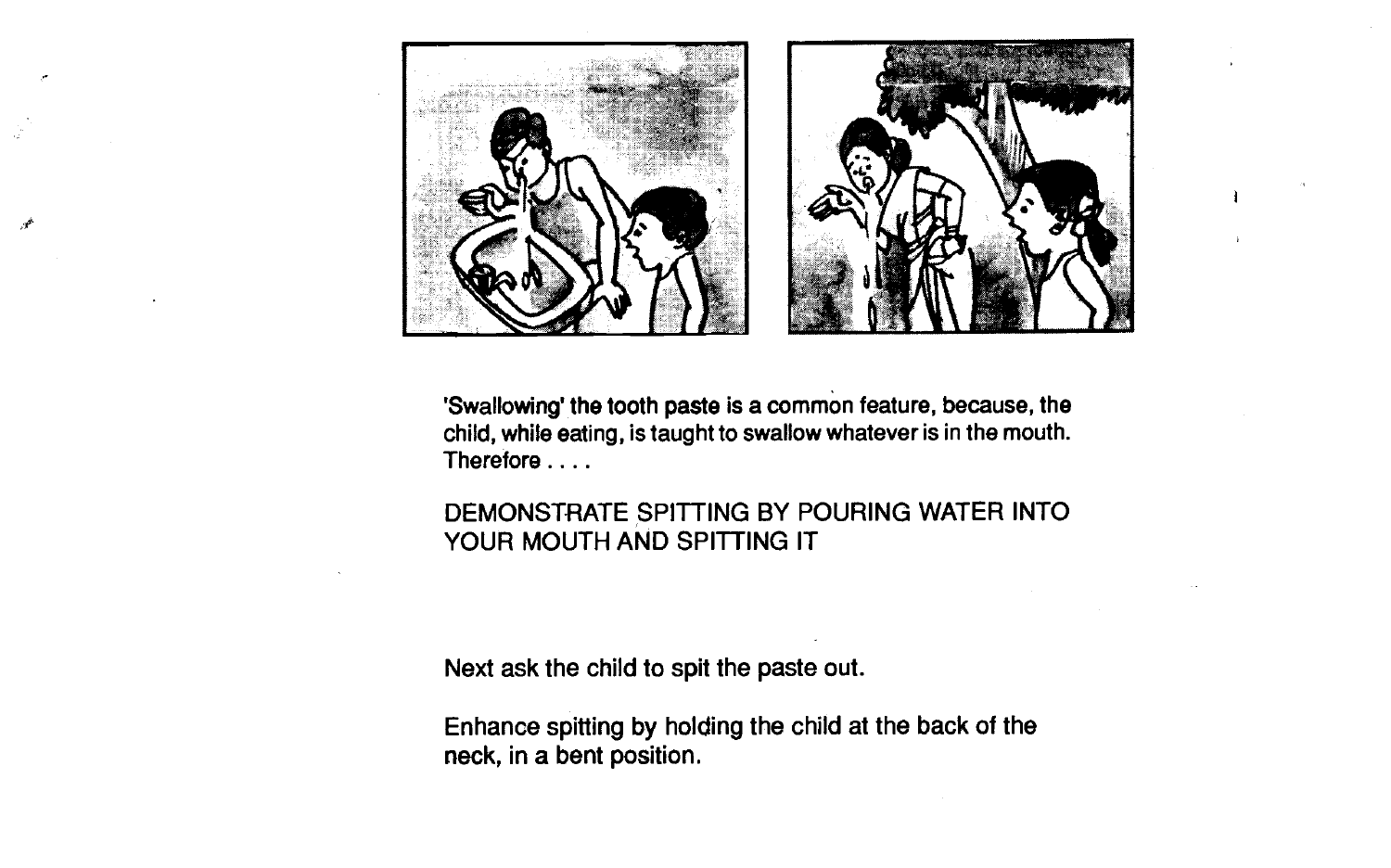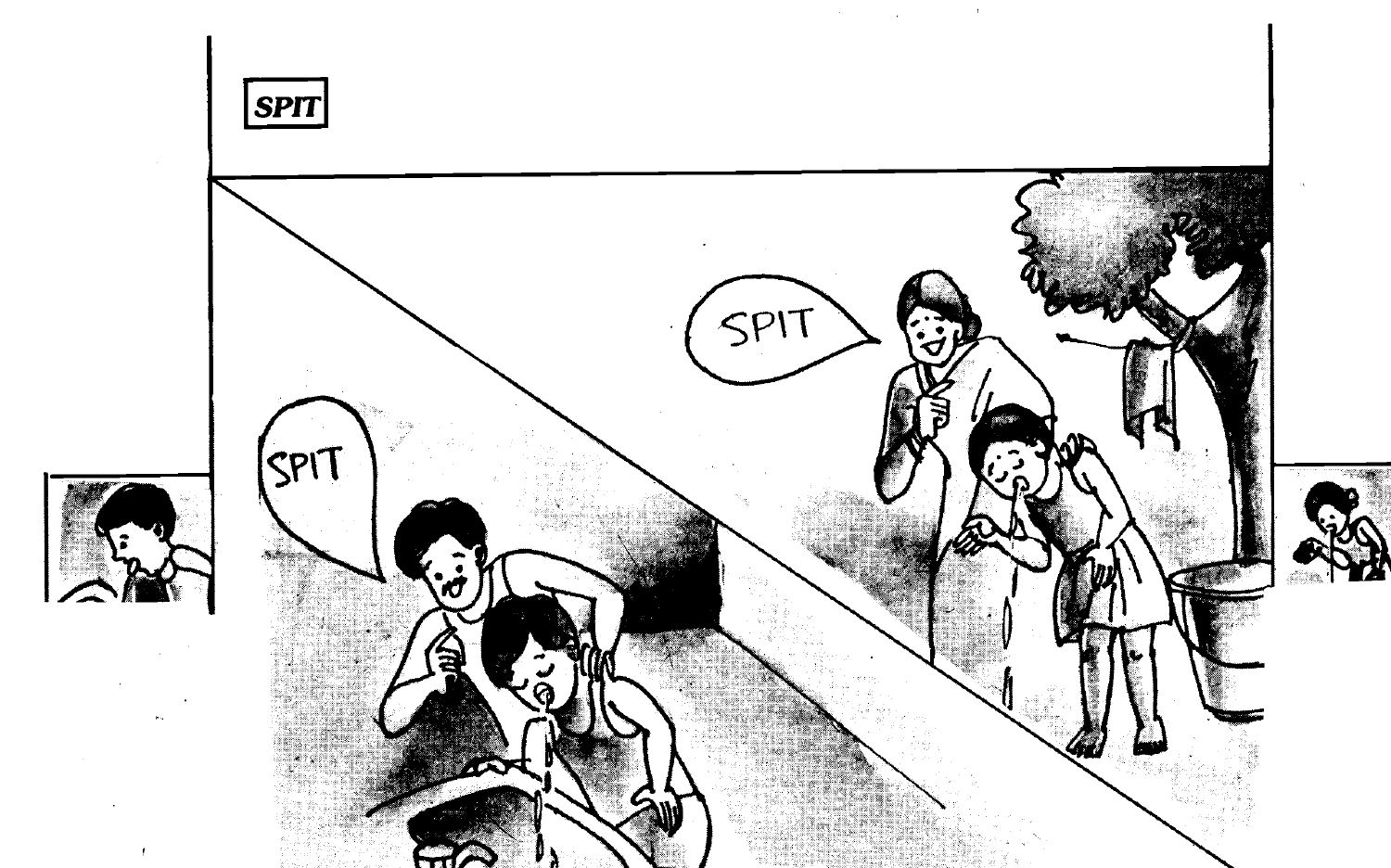#### Train the child to

- take water in the right hand,
- pour it in the mouth,
- gargle,
- spit.  $\blacksquare$

 $f^{\pm}$ 

Let him repeat the steps 2-3 times.

 $\frac{1}{\alpha}$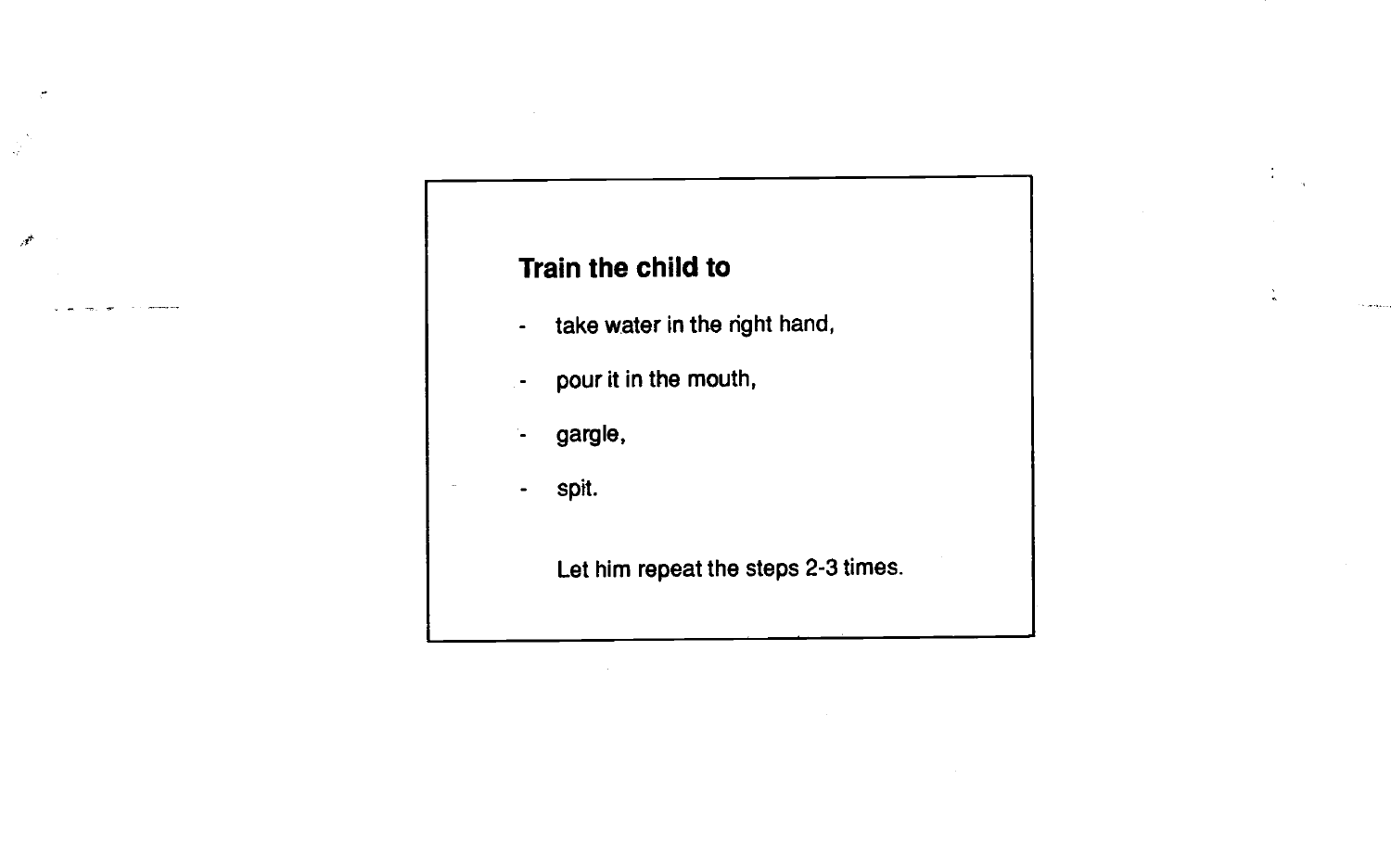

Let him see in the mirror how clean his teeth are, after brushing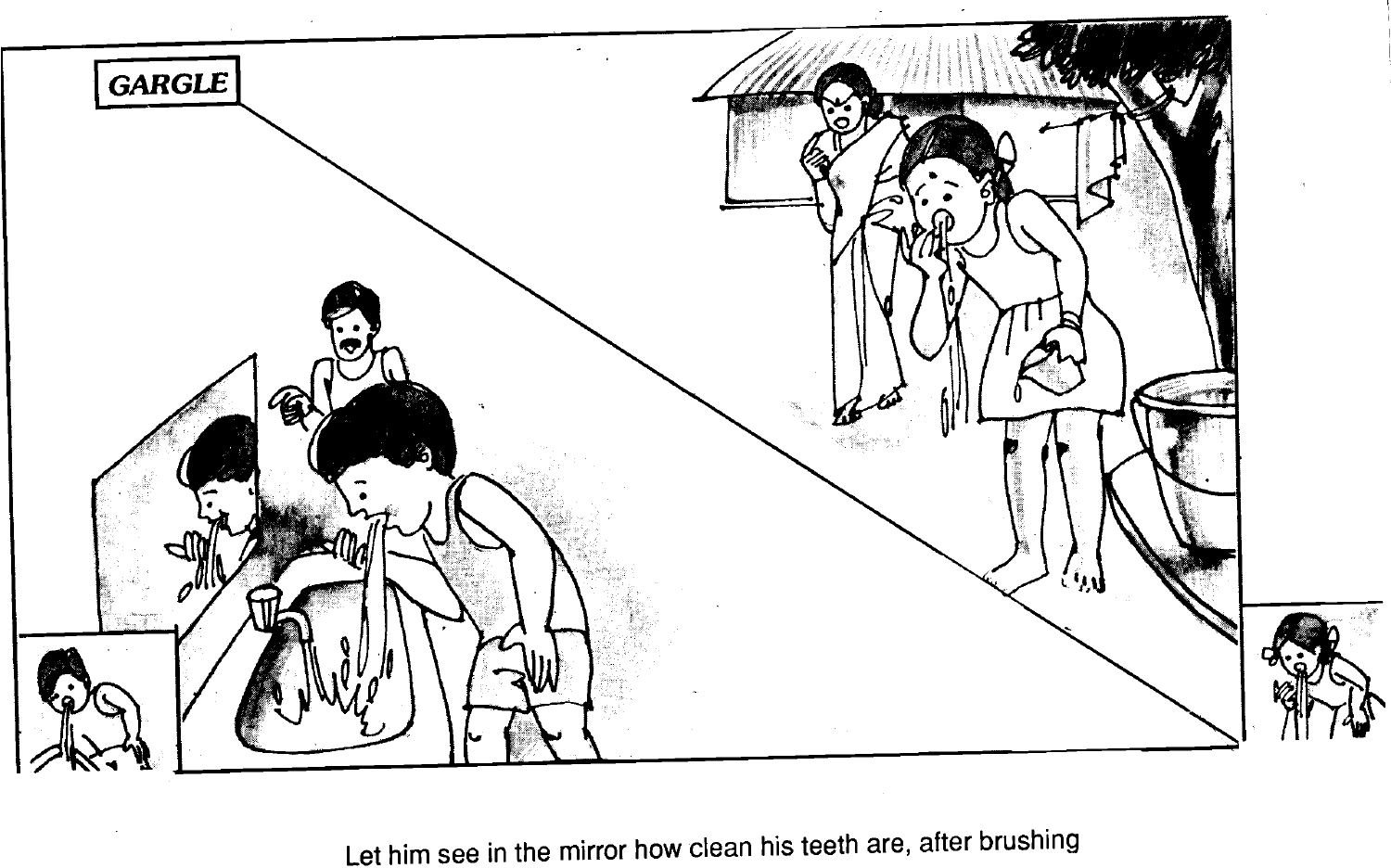Instruct the child to put tooth paste, brush/tooth powder,

غور

bucket, mug, in their usual place.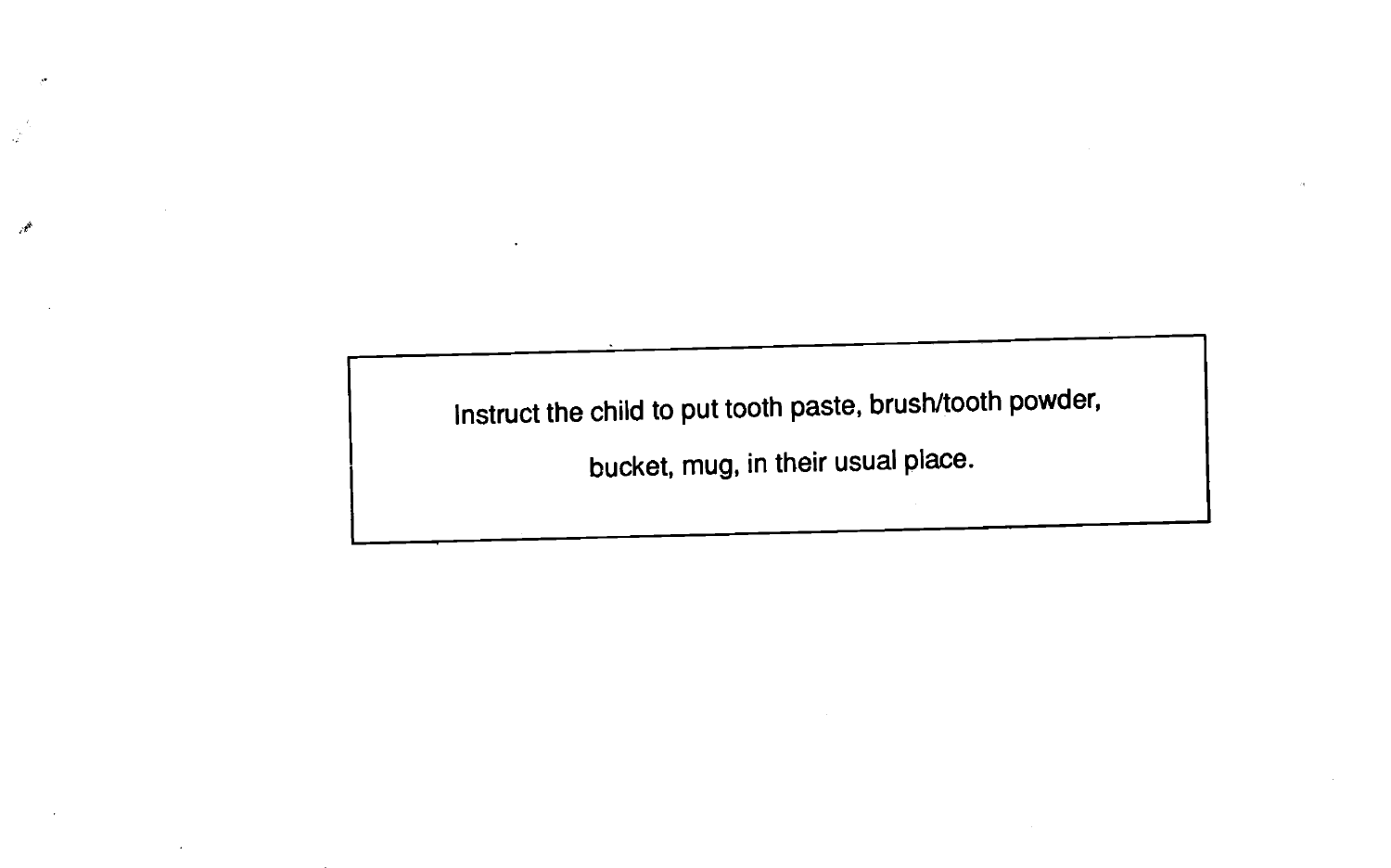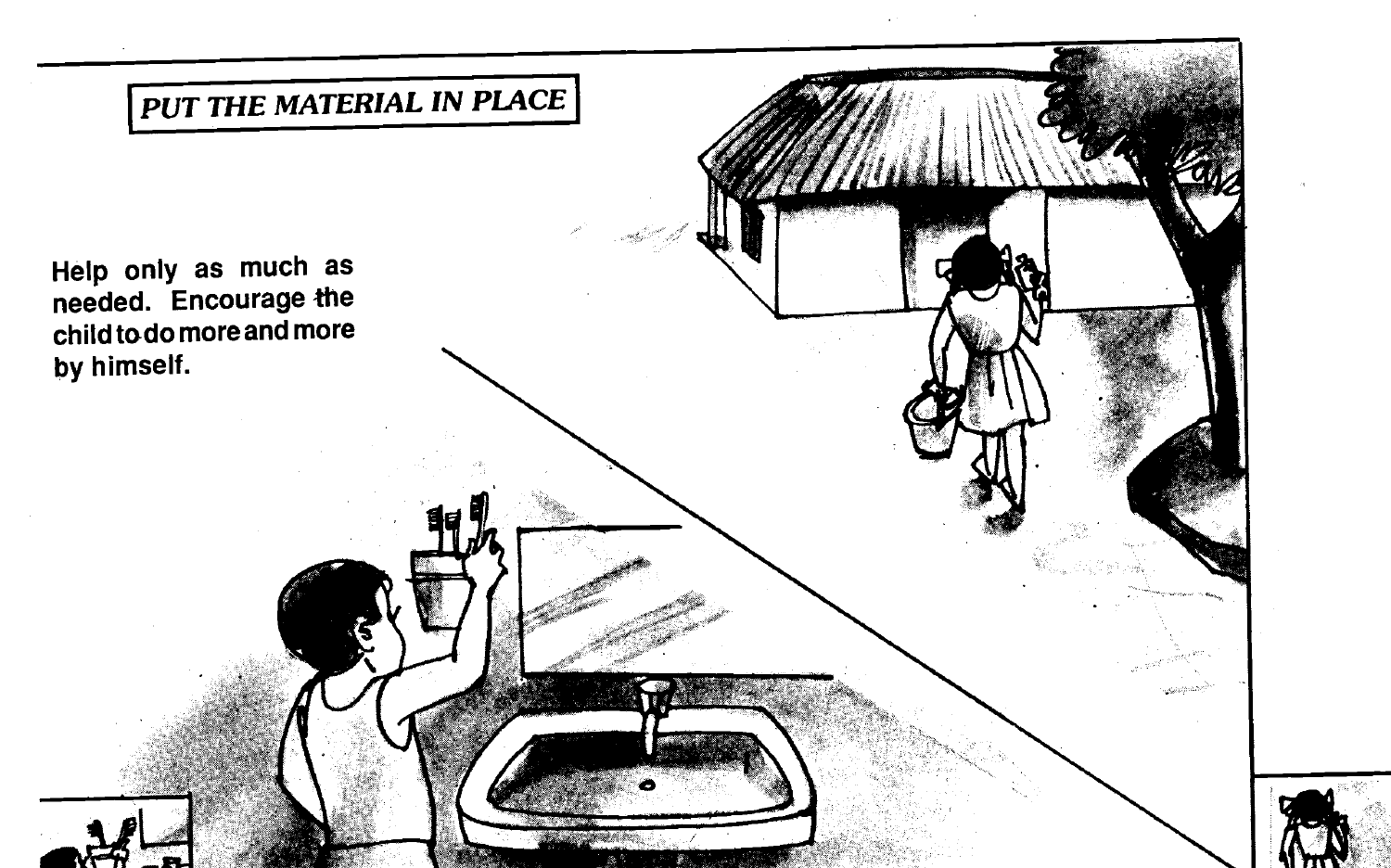## TONGUE CLEANING)

- Teach tongue cleaning afterthe child has learnt brushing.
- Using the '3-step ladder' teach him how to hold the tongue cleaner with both hands, bend his neck towards the wash basin, move the tongue cleaner down the tongue, so that the dirt falls in the wash basin.
- Let the child rinse his mouth.

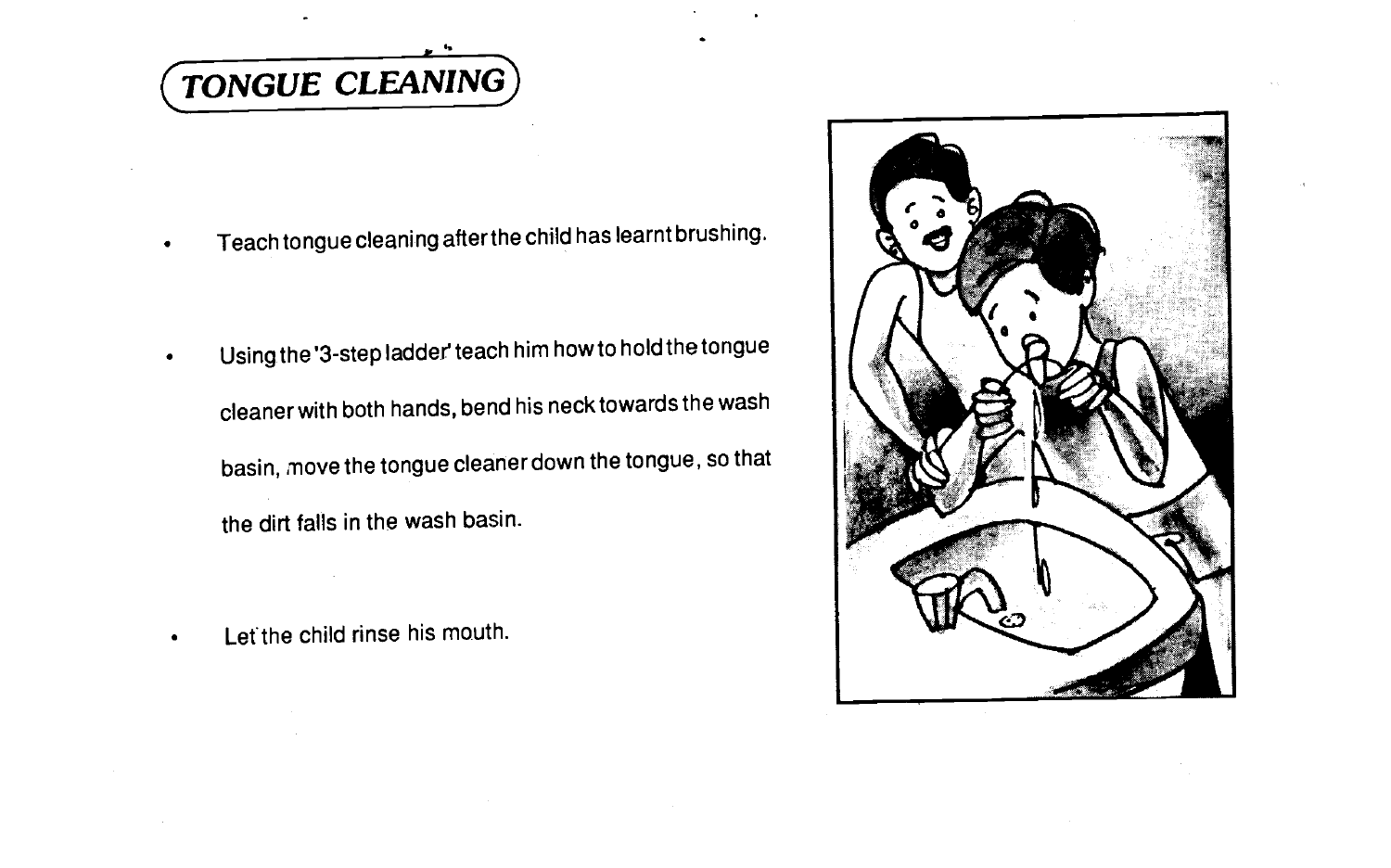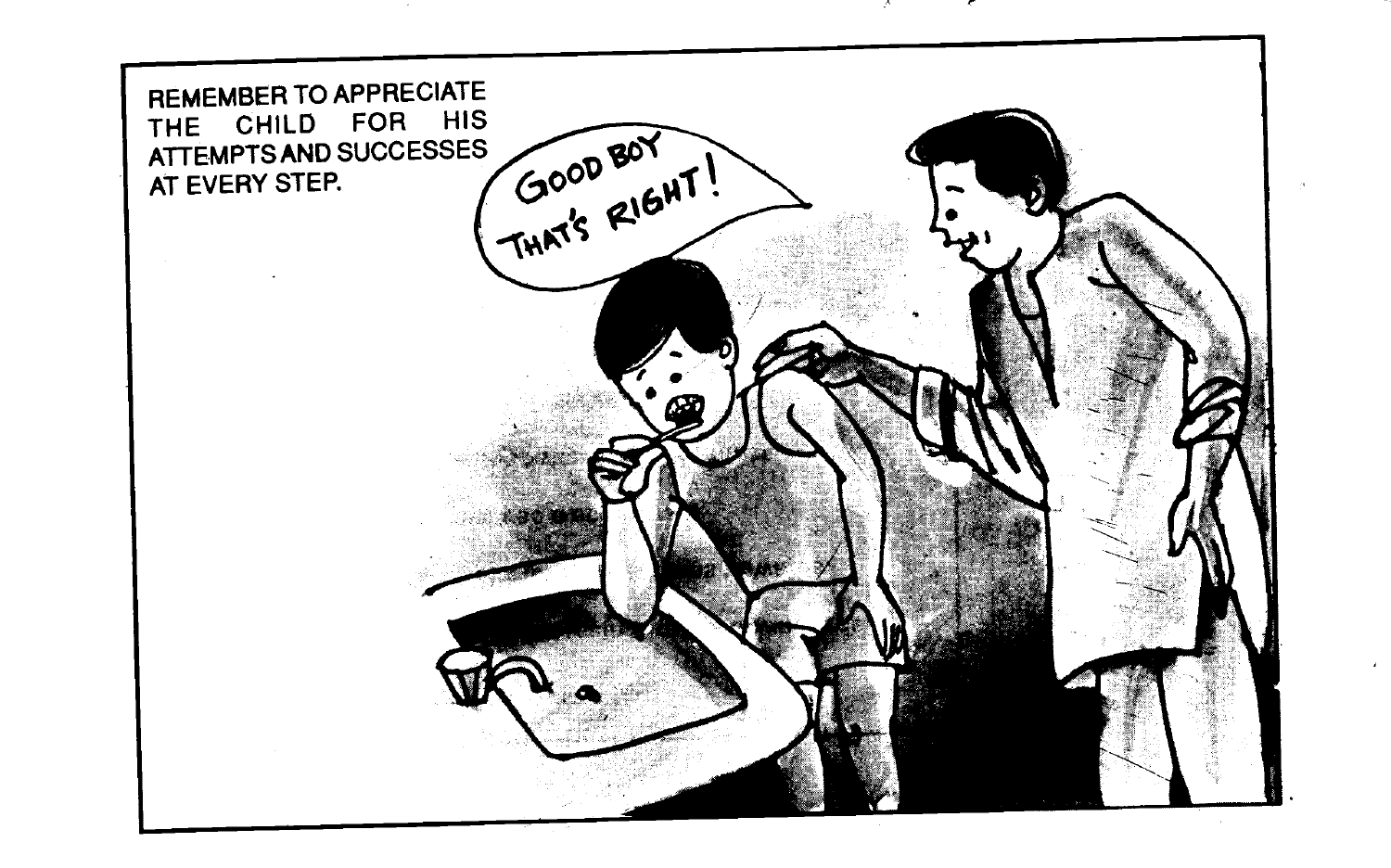#### DENTIST'S ADVICE . . .

- Brush upper teeth & gums downwards.
- Brush lower teeth & gums upwards.
- Always use a soft brush.
- Brushing twice a day Is a must.
- Avoid all sticky sweets.
- All Mentally Retarded children are caries prone. So a dental checkup every 3 months Is a must.

Courtesy: Dr. R. Ramasubramanian, M.D.S. Oral & MaxilloFacial Surgeon.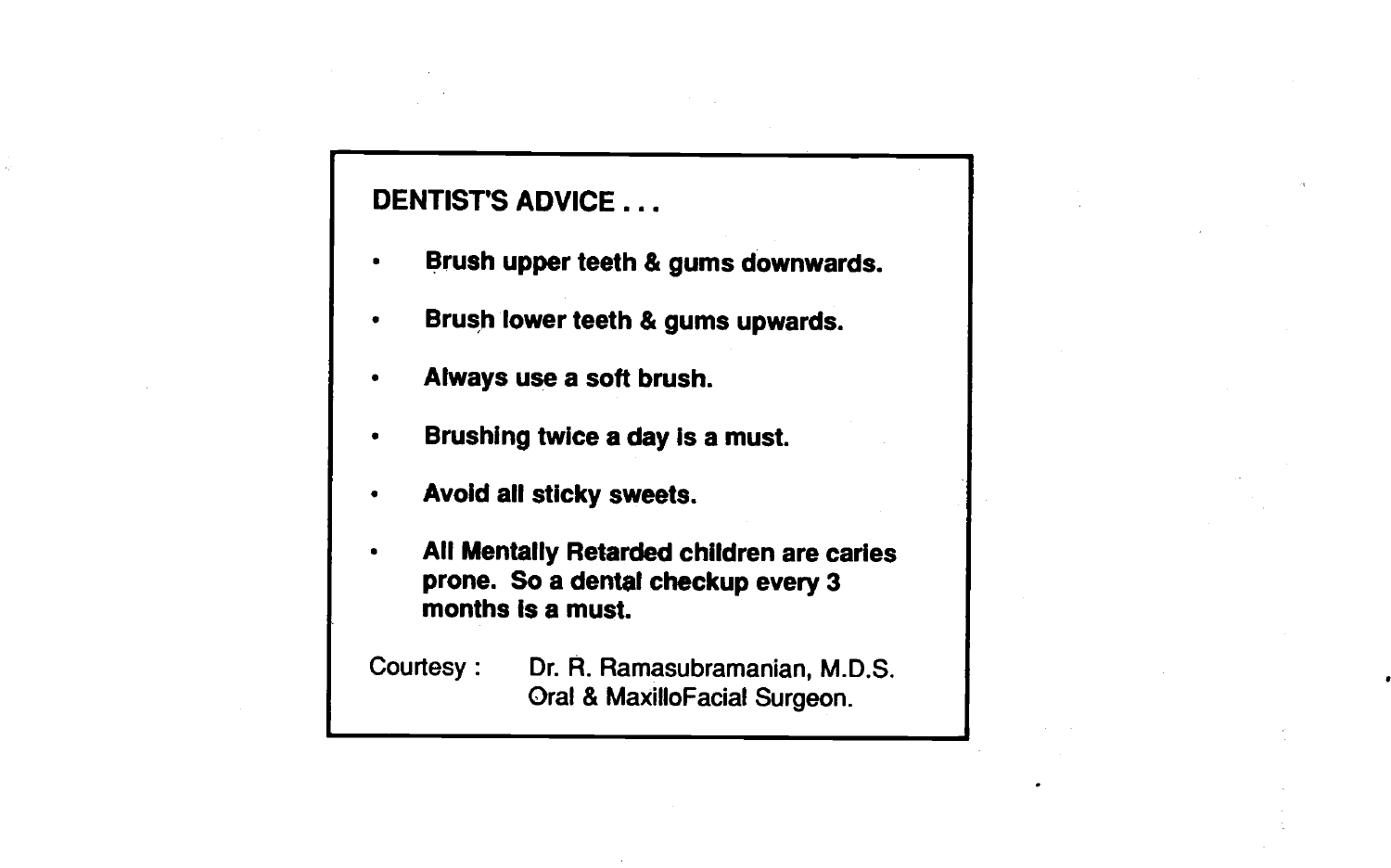#### **Contributors**

M.S. (Sp.Ed) Ph. D., D.S.Ed. M.Sc. (Child Devt.) Project Coordinator Research Assistant

#### Jayanthi Narayan Jandhyala Shobha

#### Project Advisory Committee

Dr. V. Kumarlah Dr. D.K. Menon Associate Professor (Cl. Psy.) Director, NIMH NIMHANS, Bangalore<br>Ms. V. Vimala Ms. V. Vimala Dr. T. Madhavan,<br>Vice Principal Dr. T. Madhavan, Dr. T. Madhavan, Balavihar Training School, Madras<br>Prof. K.C. Panda Principal College of Education, The College of Education, See College of Education, College of Audiology, NIMH Regional College of Education, Bhubaneswar. Dr. N.K. Jangira Mrs. Reeta Peshawaria<br>
Professor (Special Education) Mrs. Reeta Peshawaria<br>
Lect. in Cl. Psychology, N NCERT, New Delhi Ms. Girija DevI Asst. Communication Devt. Officer UNICEF, Hyderabad

Asst.Prof. of Psychiatry, NIMH

Mr. T. A. Subba Rao

Lect. in CI. Psychology, NIMH